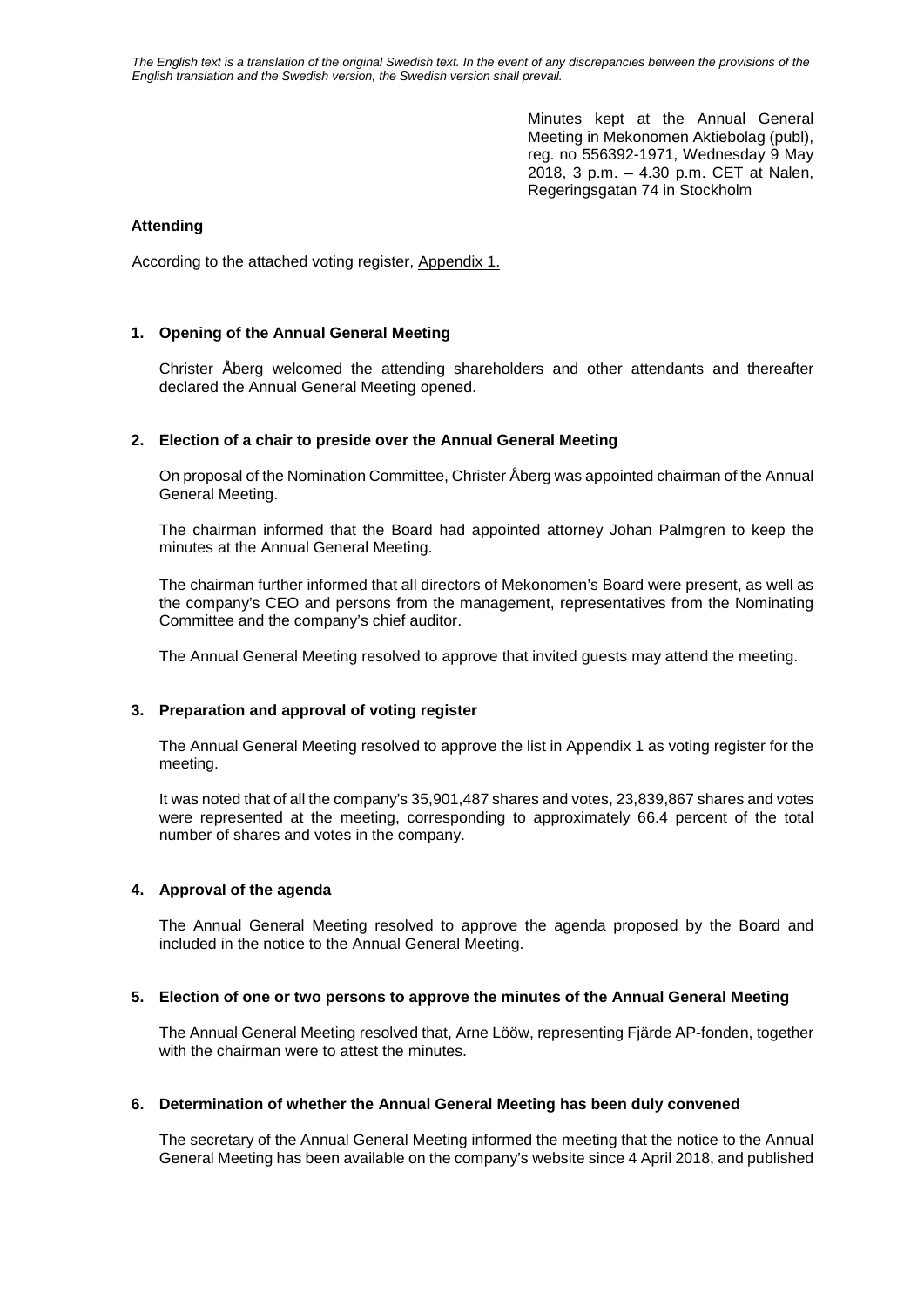in Post- och Inrikes Tidningar on 6 April 2018 and also advertised as a notice in Dagens Nyheter on 6 April 2018.

It was noted that the notice has been sent to shareholders upon request and has been available for the present shareholders at the Annual General Meeting's registration.

The Annual General Meeting was declared to have been duly convened.

## **7. Presentation of the annual report and auditor's report, the consolidated financial statement and the auditor's report on the consolidated financial statements, and the auditor's statement on whether the guidelines for remuneration of senior executives have been adhered to**

The chairman informed that that the annual report and the consolidated financial statement, including management reports, income statements, balance sheet for the parent company and the group as well as auditor's report for the parent company and the group, have been available at the company and on the company's website since 28 March 2018. It was noted that the auditor's statement regarding the company's compliance with the guidelines for remuneration to senior executives were held available likewise since 4 April 2018. The documents have been sent to shareholders upon request and have been available for the present shareholders at the Annual General Meeting's registration.

The company's chief auditor Lennart Danielsson, PwC, reported on the auditing work within Mekonomen and reported on selected parts of the audit report and the auditor's opinion on the application of the company's guidelines for remuneration to senior executives.

It was noted that the documents were duly presented.

## **8. CEO's address**

The CEO, Pehr Oscarson, presented the company's operations during 2017.

Thereafter shareholders asked questions which were answered by the CEO.

## **9. Resolution on adoption of the income statement and balance sheet and of the consolidated income statement and consolidated balance sheet**

The Annual General Meeting resolved to adopt the income statement and the balance sheet as well as the consolidated income statement and the consolidated balance sheet for the financial year 2017, as were presented in the annual report.

## **10. Resolution on discharge of the directors and president from liability**

The Annual General Meeting resolved to discharge the board members and the CEO from liability for the administration for 2017, in accordance with the auditor's recommendation.

It was noted that board members and the CEO abstained from voting in regard to the question of discharge of liability and that the resolution was unanimous amongst the other present shareholders.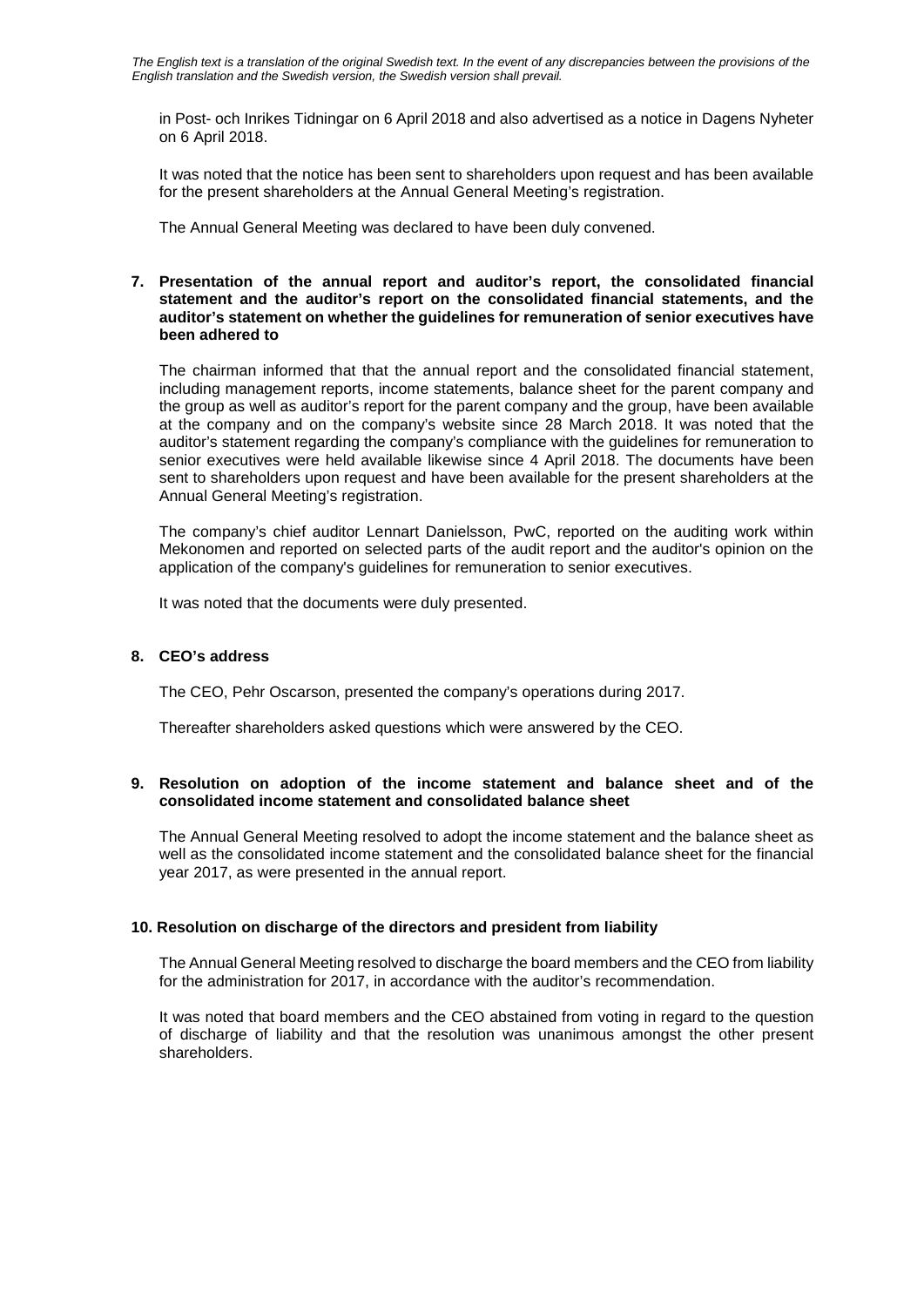*The English text is a translation of the original Swedish text. In the event of any discrepancies between the provisions of the English translation and the Swedish version, the Swedish version shall prevail.*

## **11. Resolution on appropriation of the Company's result in accordance with the adopted balance sheet and the record date for the dividend**

The chairman presented the Board's proposal regarding dividend and noted that the Board had made a statement regarding justification of the dividend and that the auditor endorsed the proposal.

The Annual General Meeting resolved, in accordance with the Board's proposal, that the profit of 2,724,068 TSEK should be allocated by 7.00 SEK per share to be distributed to shareholders, corresponding to 251,310 TSEK, and 2,472,758 TSEK to be balanced in a new sheet.

The Annual General Meeting further resolved that the record date for dividend will be 14 May 2018. The chairman informed that the dividend is expected be paid out by Euroclear Sweden AB on 17 May 2018.

## **12. Resolution on the number of directors and deputy directors to be elected by the Annual General Meeting**

The Annual General Meeting resolved, in accordance with the Nominating Committee's proposal, that the Board of directors shall consist of seven (7) meeting-elected directors and no deputy directors.

## **13. Resolution on directors' fees and auditor's fees**

The Annual General Meeting resolved, in accordance with the Nominating Committees proposal, that fees to directors of the Board shall be paid as follows: 590,000 SEK to the chairman of the Board, 330,000 SEK to the vice chairman of the Board and 285,000 SEK to each of the other meeting-elected directors. The following fees shall be paid for committee work: 70,000 SEK to the chairman of the audit committee, 40,000 SEK to each of the other members of the audit committee, 40,000 SEK to the chairman of the remuneration committee and 25,000 SEK to each of the other members of the remuneration committee.

The Annual General Meeting resolved, in accordance with the Nominating Committee's proposal, that auditor's fees shall be paid in accordance with approved account.

## **14. Election of the Board of Directors, Chairman of the Board**

It was noted that information about all the proposed board member's positions is presented at the company's website and available for the present shareholders at the Annual General Meeting.

The Annual General Meeting resolved, in accordance with the Nominating Committee's proposal, on re-election of the board members Kenny Bräck, Joseph M Holsten, Magnus Håkansson, Malin Persson, John S. Quinn and Helena Skåntorp and new-election of Eivor Andersson. John S. Quinn was re-elected as chairman of the Board.

## **15. Election of auditor**

The Annual General Meeting resolved, in accordance with the Nominating Committee's proposal, on re-election of PricewaterhouseCoopers AB as the company's auditor for the period until the end of the 2019 Annual General Meeting. It was noted that Lennart Danielsson will remain as chief auditor.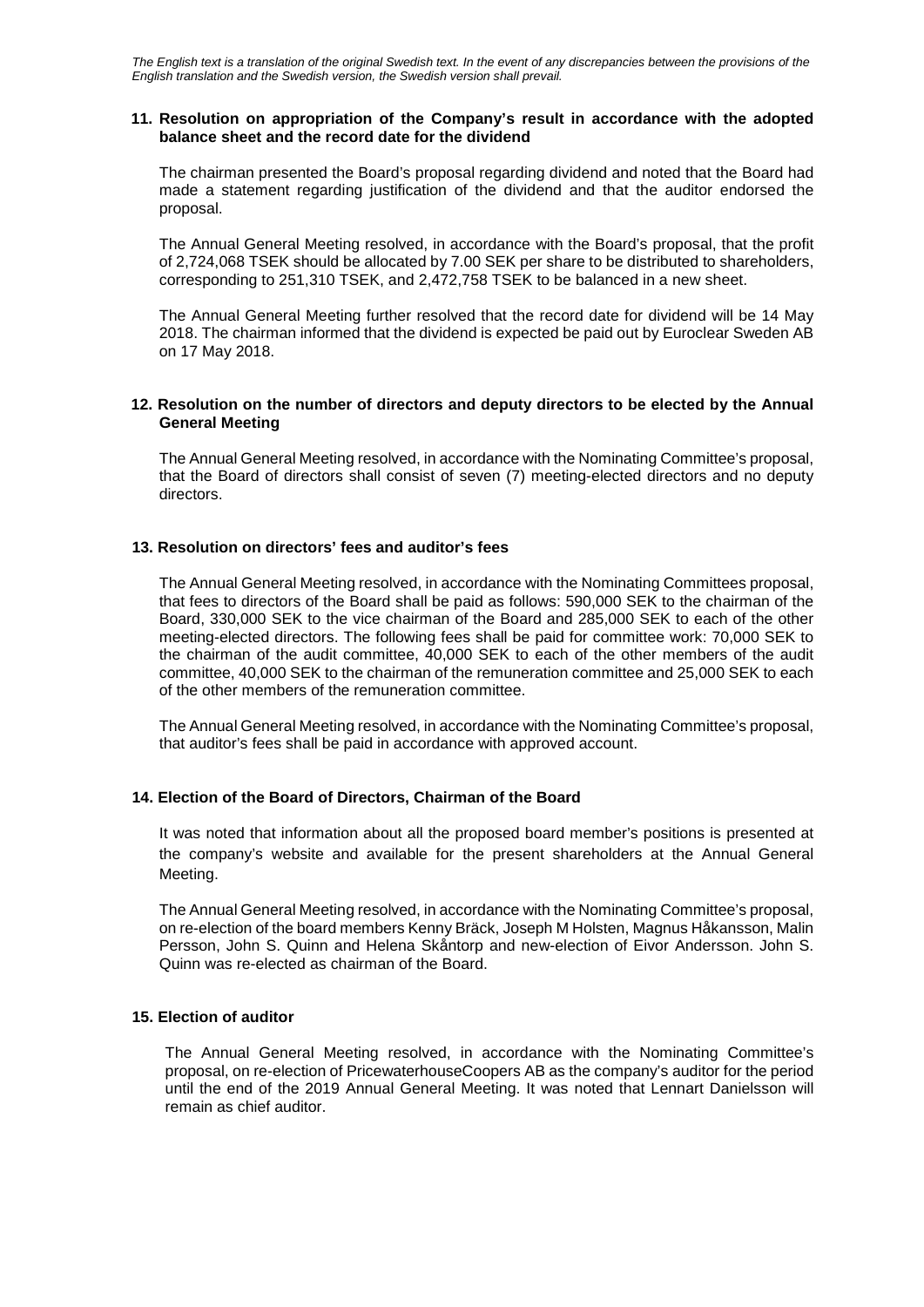## **16. Resolution on instruction for the Nomination Committee**

The Annual General Meeting resolved, in accordance with the Nominating Committee's proposal, on instruction for the Nomination Committee's composition and work to be valid until the general meeting decides otherwise, Appendix 2.

## **17. Resolution on guidelines for remuneration of senior executives**

The Annual General Meeting resolved, in accordance with the Board's proposal, on guidelines for remuneration of senior executives, Appendix 3.

## **18. Resolution on (a) a long-term share-based incentive program and (b) authorization for the Board of Directors to resolve on purchases of own shares and resolution on transfers of treasury shares**

The chairman presented the Board's proposal on a long-term share-based incentive program (LTIP 2018) and authorization for the Board to resolve on purchases of own shares and on transfers of own shares, Appendix 4, and noted that the Board has made a statement regarding the justification of acquisition of and transfer of own shares.

The meeting resolved, in accordance with the Board's proposal, to establish the long-term sharebased incentive program.

The meeting resolved, in accordance with the Board's proposal, on authorization for the Board to resolve on purchases of own share and on transfers of own shares. It was noted that the resolution was supported by shareholders with at least nine-tenths of the number of votes and shares represented at the Annual General Meeting

## **19. Resolution on employee's acquisition of shares in subsidiaries**

The Annual General Meeting resolved on approving the Board's proposal regarding employee's acquisition of shares in subsidiaries, Appendix 5.

It was noted that the decision was unanimous.

## **20. Resolution on authorization of the Board to issue new shares**

The Annual General Meeting resolved to approve the Board's proposal regarding authorization of the Board to issue new shares, Appendix 6.

It was noted that the decision was unanimous.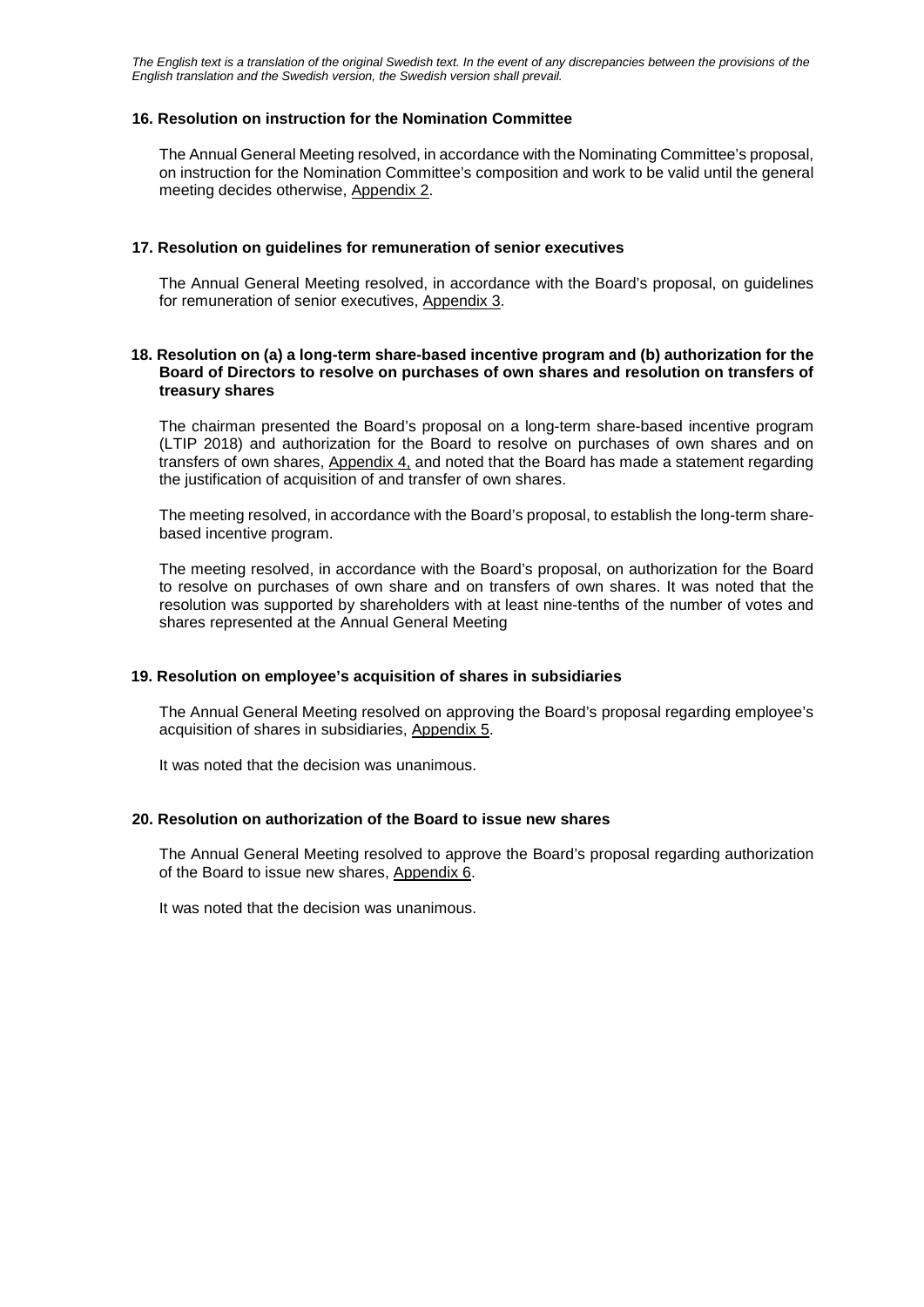*The English text is a translation of the original Swedish text. In the event of any discrepancies between the provisions of the English translation and the Swedish version, the Swedish version shall prevail.*

## **21. Closing of the Annual General Meeting**

The chairman thanked the present shareholders and other participants for participating in the meeting.

The chairman declared the Annual General Meeting closed.

At the minutes:

Johan Palmgren **Attested** by:

Christer Åberg

Arne Lööw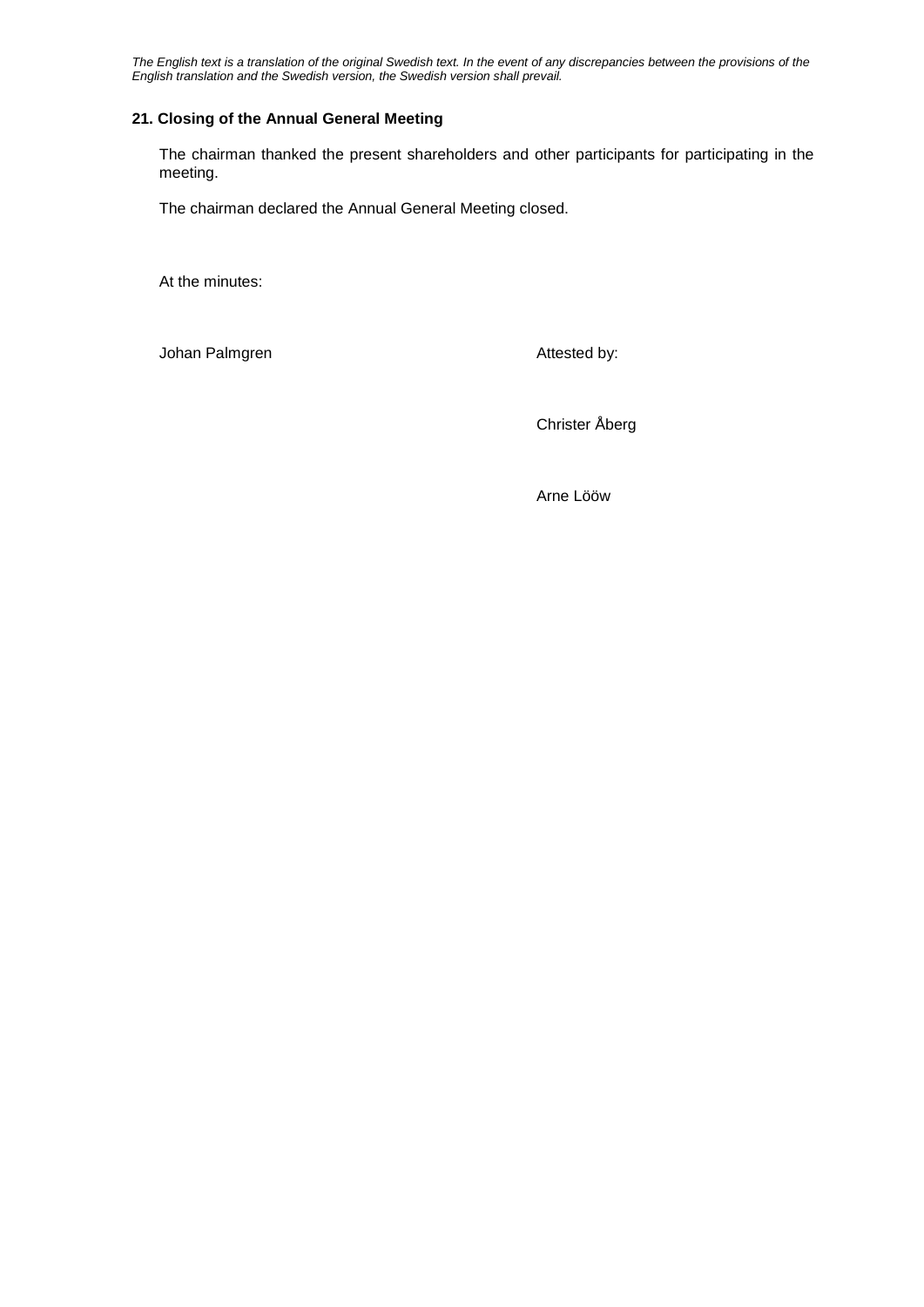## **Instruction for the Nomination Committee**

The Nomination Committee proposes that the 2018 Annual General Meeting adopts the following instruction for the Nomination Committee's composition and work to be valid until the general meeting decides otherwise.

- Mekonomen shall have a Nomination Committee consisting of four directors. The four largest  $\bullet$ shareholders of Mekonomen shall be contacted by the Board of Directors based on the record provided by Euroclear Sweden AB on the registered shareholders of the Company as of the last banking day of August. Each of the four largest shareholders shall be entitled to appoint one member each. Should any of the four largest shareholders abstain from its right to appoint a member to the Nomination Committee, the right to appoint such member shall transfer to the subsequent largest shareholder. The Chairman of the Nomination Committee shall, unless its members agree otherwise, be the member appointed by the largest shareholder. The Nomination Committee's composition shall be publicly announced by Mekonomen as soon as the Nomination Committee has been appointed.
- The Nomination Committee's mandate period runs until a new Nomination Committee has been appointed. If a member of the Nomination Committee leaves the committee before its assignment has been completed or if a material change occurs in the ownership structure after the appointment of the Nomination Committee, the Nomination Committee's composition shall be changed in accordance with the above procedure. Deadline for changes in the composition of the Nomination Committee is three months before the Annual General Meeting. A shareholder who has appointed a member to the Nomination Committee is always entitled to replace such member or appoint a new member should its member leave the assignment. Changes in the Nomination Committee's composition shall be publicly announced on Mekonomen's website.
- The Nomination Committee is tasked with submitting recommendations for the following ahead of the Annual General Meeting: a) chairman to preside over the Annual General Meeting, b) the number of directors and deputy directors, c) directors' and auditor's fees, and any special fees for committee work, d) Chairman and other directors of the Board, e) auditors, and f) changes to the instruction for the Nomination Committee, if any.
- The Nomination Committee shall in connection with its assignment fulfil the duties which, according to the Swedish Code of Corporate Governance, are incumbent upon Mekonomen's nominating process, and at the request of the Nomination Committee, Mekonomen shall provide personnel resources, such as a secretarial function for the committee, to facilitate its work. Fees will not be paid to the members of the Nomination Committee. However, where needed, Mekonomen shall bear reasonable costs for external consultants which are deemed by the Nomination Committee to be necessary for the committee to fulfil its assignment.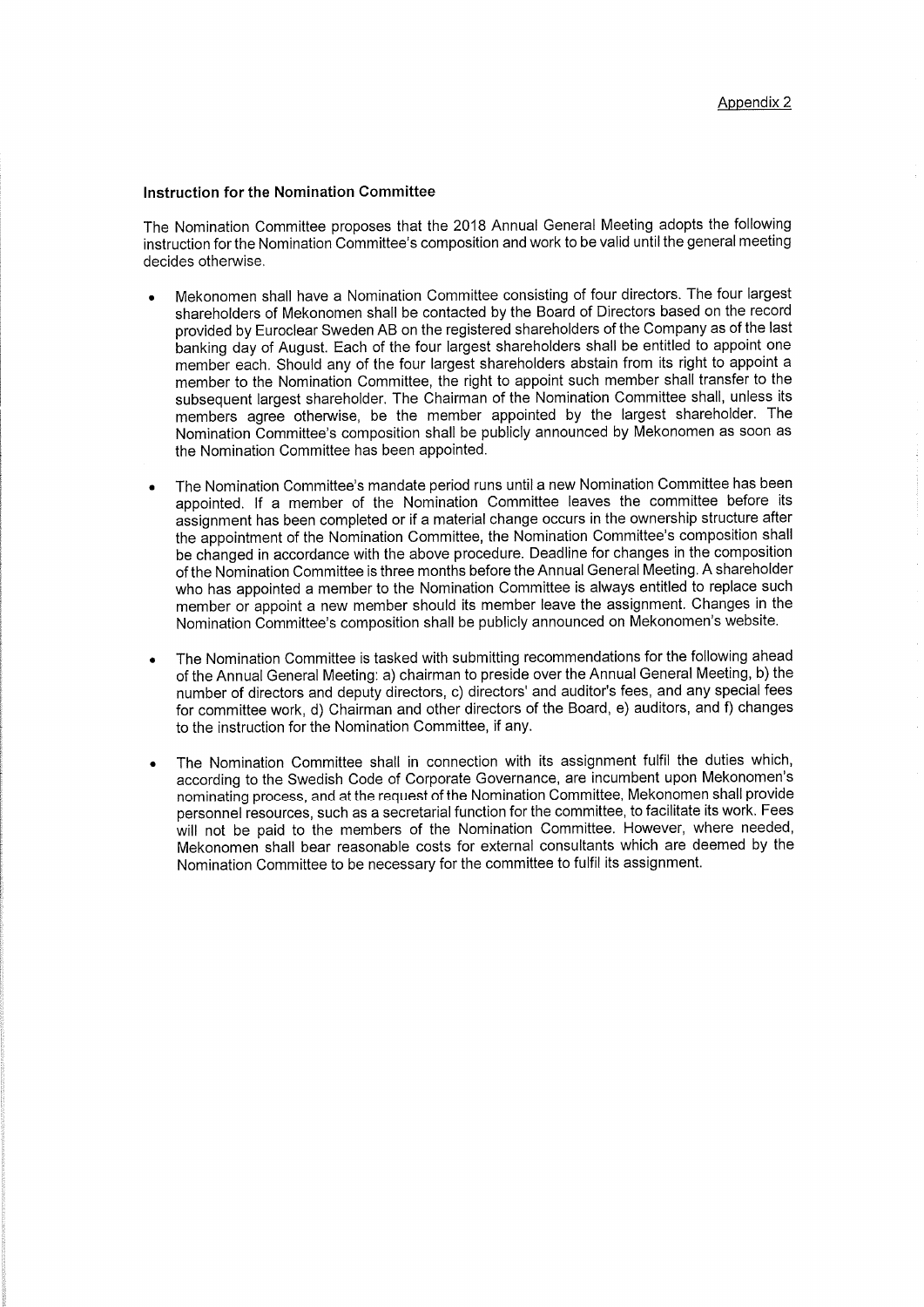### Guidelines for remuneration of senior executives

The Board proposes that the 2018 Annual General Meeting adopts the following guidelines for remuneration to senior executives.

The proposal ahead of the 2018 Annual General Meeting conforms with the guidelines that were approved by the 2017 Annual General Meeting, with the adjustment that long-term variable compensation may be payable through participation in long-term share-based incentive programs instead of through long-term variable cash compensation.

The Board is of the opinion that it is highly important that there is a clear relationship between the remuneration and the values and financial objectives of the Mekonomen Group, both in the short and the long term. The Board's proposal for guidelines for remuneration entails that the Company shall offer competitive compensation, which will enable the Mekonomen Group to recruit and keep executives, and that the criteria for deciding the compensation shall be based on the importance of individual work duties and the individual employee's competence, experience and performance. The compensation shall consist of the following components: fixed base salary, variable remuneration, pension benefits, other benefits and severance terms.

The guidelines include the CEO and other persons in the Mekonomen group management. The group management currently consists of twelve persons.

The remuneration shall be decided by the Remuneration Committee of the Board. The remuneration to the CEO shall however be decided by the Board in its entirety.

### Fixed base salary

Mekonomen shall offer a fixed base monthly salary which shall be competitive in comparison with the market conditions. The fixed base salary constitutes compensation for committed work performed at a high professional level, which creates added value for the customers, shareholders and personnel of Mekonomen.

### Variable remuneration

In addition to the fixed base salary, Mekonomen shall offer short-term variable cash remuneration which shall be based on the fulfilment of Mekonomen's objectives for the result of the Mekonomen Group, and individual qualitative parameters. The allocation between base salary and variable compensation shall be proportionate to the responsibility and authority of the individual executive.

The short-term variable compensation is capped at a certain percentage of the fixed annual salary. The percentage is linked to the position of the individual and varies between 33 and 60 percentage points for members of the Company management.

It shall be possible for an executive to receive long-term variable compensation through participation in long-term share-based incentive programs (LTIPs) resolved by the general meeting. An LTIP shall be structured for the purpose of aligning the shareholders' and participants' interests and thereby ensure maximum long-term value creation for Mekonomen. Participation in an LTIP requires a personal shareholding in Mekonomen. A grant of shares to the participant in an LTIP requires that the participant continues to be employed in the Mekonomen Group, that the participant's shareholding in Mekonomen remains and that certain financial key ratios and performance targets be achieved.

The Board has proposed the 2018 Annual General Meeting to resolve on a long-term share-based incentive program (LTIP 2018). More information on LTIP 2018 is presented in point 18 of the proposed agenda.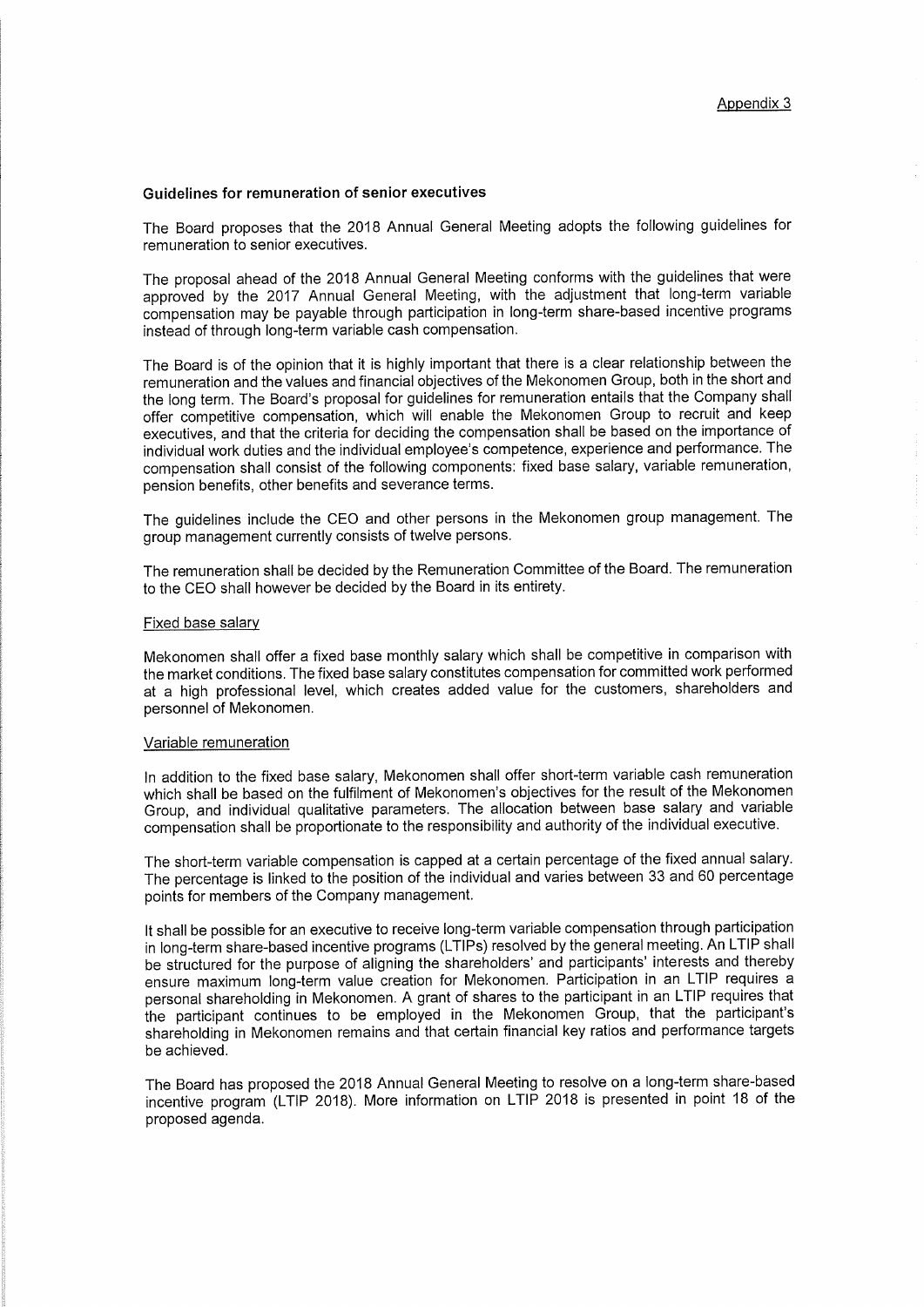### Pension benefits

Pension benefits are paid with an amount based on the Swedish ITP-plan or the corresponding system for employees abroad. The pension qualifying income is the fixed base salary. However, the CEO's pension benefit amounts instead to a maximum of 30 percent of the fixed base salary.

### Other benefits and severance terms

A maximum notice period of twelve months applies. Severance pay upon termination from the Company amounts to a maximum of twelve month's salary. The notice period for senior executives, upon notice on their own initiative, is six months.

Other benefits consist mainly of car benefit.

## Derogation from the guidelines

The Board is authorized to depart from these guidelines, if in an individual case there are special reasons for doing so.

The guidelines adopted by the 2017 Annual General Meeting have been followed.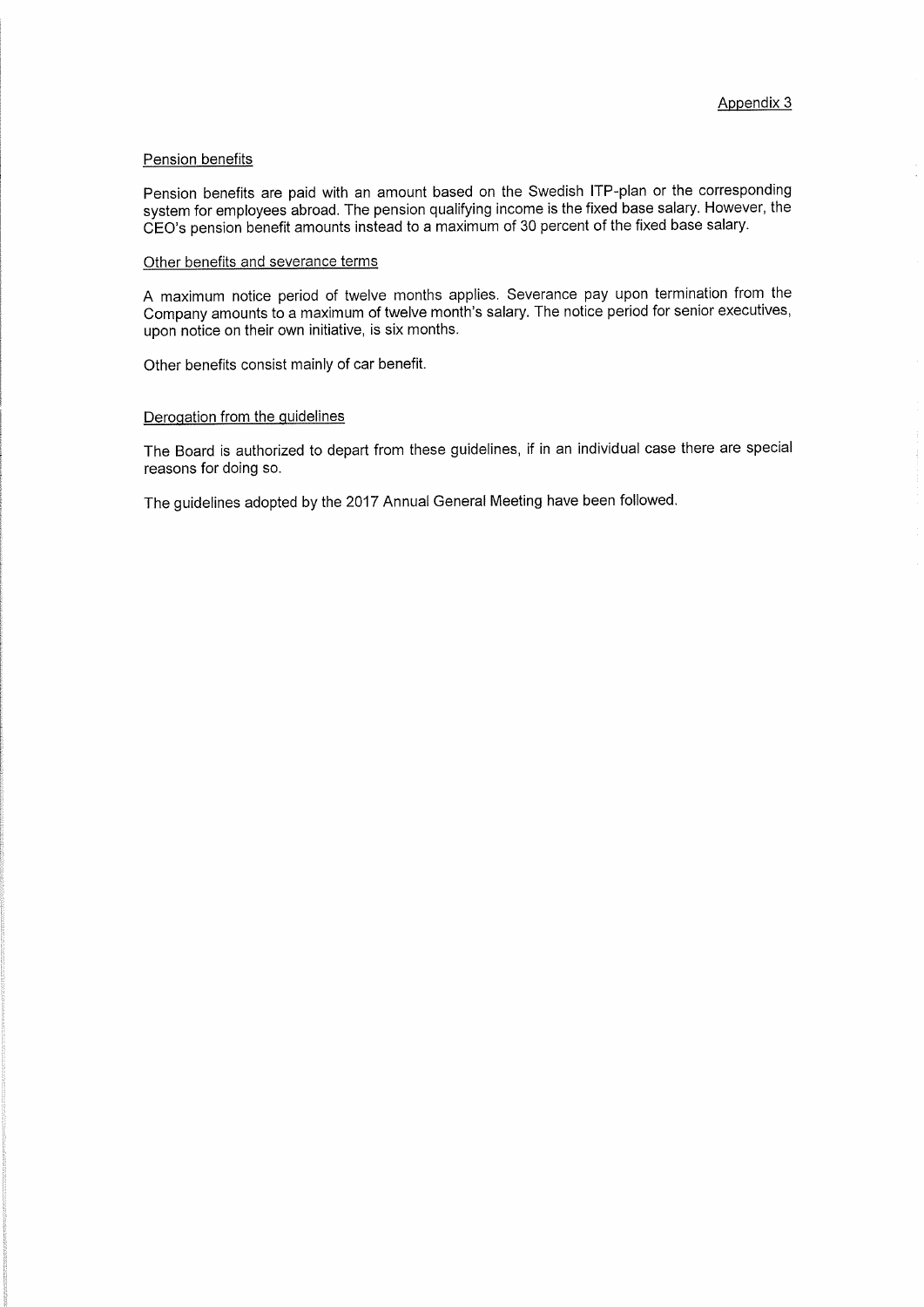## Long-term share-based incentive program (LTIP 2018)

The Board proposes that the Annual General Meeting resolves to establish a long-term share-based incentive program (LTIP 2018) for Mekonomen Aktiebolag (publ) ("Mekonomen") and authorizes the Board to resolve on purchases of own shares, and that the Annual General Meeting resolves on transfers of treasury shares in accordance with items (A) and (B) below.

#### Long-term share-based incentive program  $(A)$

#### LTIP 2018 in summary  $A.1$

The fundamental reason for establishing LTIP 2018 is to align the shareholders' interests with the interests of the company management and other key employees to ensure maximum long-term value creation and to encourage a personal shareholding in Mekonomen. In addition, the Board is of the opinion that LTIP 2018 will help Mekonomen to recruit and retain members of the company management and other key employees.

LTIP 2018 comprises a maximum of 16 employees, including the company management in Mekonomen and certain other key employees in the Group. Participation in LTIP 2018 requires a personal shareholding in Mekonomen. After the vesting period, the participants will be allocated shares in Mekonomen free of charge, provided that certain conditions are met. These conditions are linked to continued employment in the Mekonomen Group, a personal shareholding in Mekonomen, and certain financial key ratios and performance targets. The maximum number of shares in Mekonomen that can be allocated under LTIP 2018 shall be limited to 85,000 (including any compensation for dividends), which corresponds to approximately 0.24 per cent of the total number of shares and votes outstanding in the Company.

#### Participants in LTIP 2018  $A.2$

LTIP 2018 comprises a maximum of 16 employees, including the company management in Mekonomen and certain other key employees in the Group, divided into two categories. The first category comprises the CEO of Mekonomen ("Category 1") and the other category comprises the company management in Mekonomen excluding the CEO and certain other key employees (15 persons) ("Category 2"). Additional persons who have been recruited but not yet started their employment in the Mekonomen Group at the end of the application period for participation in the program may be invited to participate with the condition of starting their employment.

#### Personal investment and vesting period  $A.3$

Participation in LTIP 2018 requires that the participant has a personal shareholding in Mekonomen that is allocated to LTIP 2018 ("Investment Shares"). Investment Shares can either be purchased for LTIP 2018 or be held since previously. The participant in Category 1 can invest a maximum of 2,250 shares in Mekonomen and participants in Category 2 can invest a maximum of 800 shares in Mekonomen. The investment levels correspond to approximately 5-7 per cent of each participant's annual salary before tax. For all categories, each Investment Share entitles to five performance share rights ("Share Rights"). If a participant is in possession of inside information at the time of purchase, purchase of shares to LTIP 2018 shall be made as soon as possible, but not later than 31 December 2018.

#### **Terms and Conditions for Share Rights**  $A.4$

The following terms and conditions shall apply for the Share Rights:

- Share Rights will be granted free of charge a certain time after the Annual General Meeting.
- Share Rights cannot be transferred or pledged.
- Allocation of shares in Mekonomen, if any, shall generally be made within two weeks from the announcement of Mekonomen's interim report for the first quarter of 2021. A precondition for the right to be allocated shares by virtue of the Share Rights is that the participant has not sold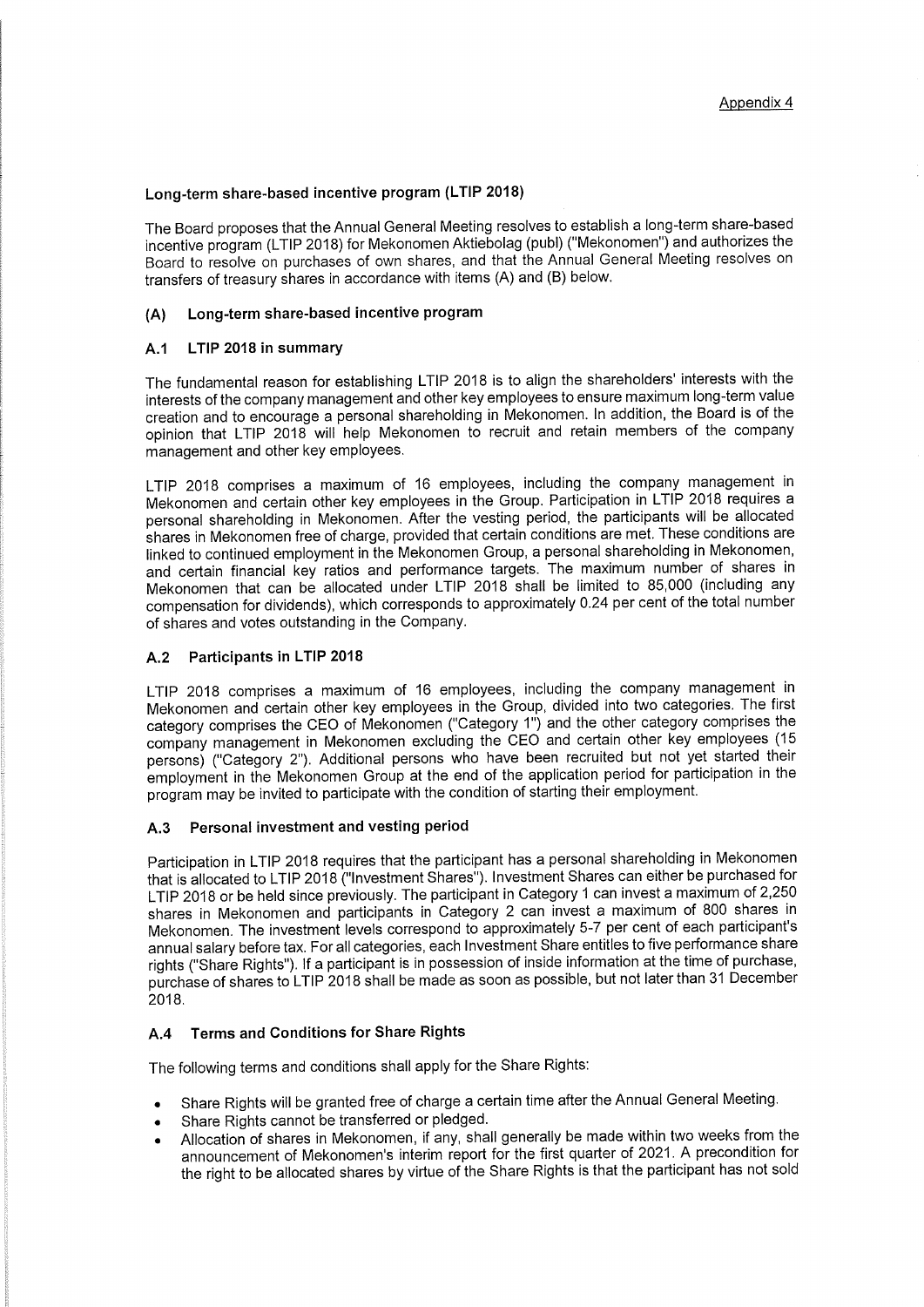any of his or her Investment Shares and, with certain limited exceptions, that the participant remains employed in the Mekonomen Group until the announcement of Mekonomen's interim report for the first quarter of 2021. Further, allocation of shares requires that certain financial key ratios and performance targets be achieved by Mekonomen in the manner described under item A.5 below.

To align the participants' interests with the shareholders' interests, Mekonomen will compensate the participants for dividends to shareholders by increasing the number of shares that each Share Right entitles to.

#### $A.5$ Performance targets

The Share Rights are divided into Series A and Series B. Of the five Share Rights, the participants receive one Share Right of Series A and four Share Rights of Series B. The number of Share Rights that entitles to allocation of shares depends on the achievement of the financial key ratios and performance targets that apply for the respective series during the financial years 2018-2020 (the "Measurement Period"), as follows:

- Allocation requires that the total shareholder return<sup>1</sup> (TSR) on Mekonomen's share Series A during the Measurement Period exceeds 0 per cent and that the Group's equity/assets ratio exceeds 40 per cent at the end of each financial year during the Measurement Period.
- Allocation requires that the total shareholder return<sup>2</sup> (TSR) on Mekonomen's share Series B during the Measurement Period exceeds 0 per cent and that the Group's equity/assets ratio exceeds 40 per cent at the end of each financial year during the Measurement Period. In addition, allocation requires that certain target levels are achieved relating to growth in earnings per share in Mekonomen during the Measurement Period compared to earnings per share for the financial year 2017. The Board has determined a minimum level and a maximum level for the growth in earnings per share during the Measurement Period. If the degree of achievement is between the minimum and the maximum levels, the outcome will be measured on a linear basis. The Board will adjust the outcome for items affecting comparability and for any effects relating to repurchase of shares in the Company. Mekonomen intends to present the target levels and to what extent these have been achieved after the end of the program.

<sup>1</sup> Including reversed dividends.

<sup>2</sup> Including reversed dividends.

#### **Structure and handling**  $A.6$

The Board shall be responsible for the more detailed structure and handling of LTIP 2018 within the framework of the stipulated conditions and guidelines. In the event significant changes take place in the Mekonomen Group or its business environment that were to result in the decided-upon conditions for allocation and the opportunity to exercise the Share Rights under LTIP 2018 no longer being practicable, the Board shall have the right to make other adjustments. Before the number of shares that are to be allocated according to the Share Rights is finally determined, the Board shall assess if the outcome of LTIP 2018 is reasonable. This assessment shall be made in relation to Mekonomen's financial result and position, the conditions in the stock market, and in general. If the Board as a result of its assessment finds that the outcome is not reasonable, the Board shall reduce the number of shares to be allocated.

#### $A.7$ Scope

The maximum number of shares in Mekonomen that can be allocated under LTIP 2018 shall be limited to 85,000 (including compensation for dividends, if any), which corresponds to approximately 0.24 per cent of the total number of shares and votes in the Company. Based on the more detailed conditions decided by the Board, the number of shares covered by LTIP 2018 shall be subject to adjustment in the event Mekonomen carries out a bonus issue, share split or reverse share split, rights issue or similar measures, while considering customary practice for corresponding incentive programs.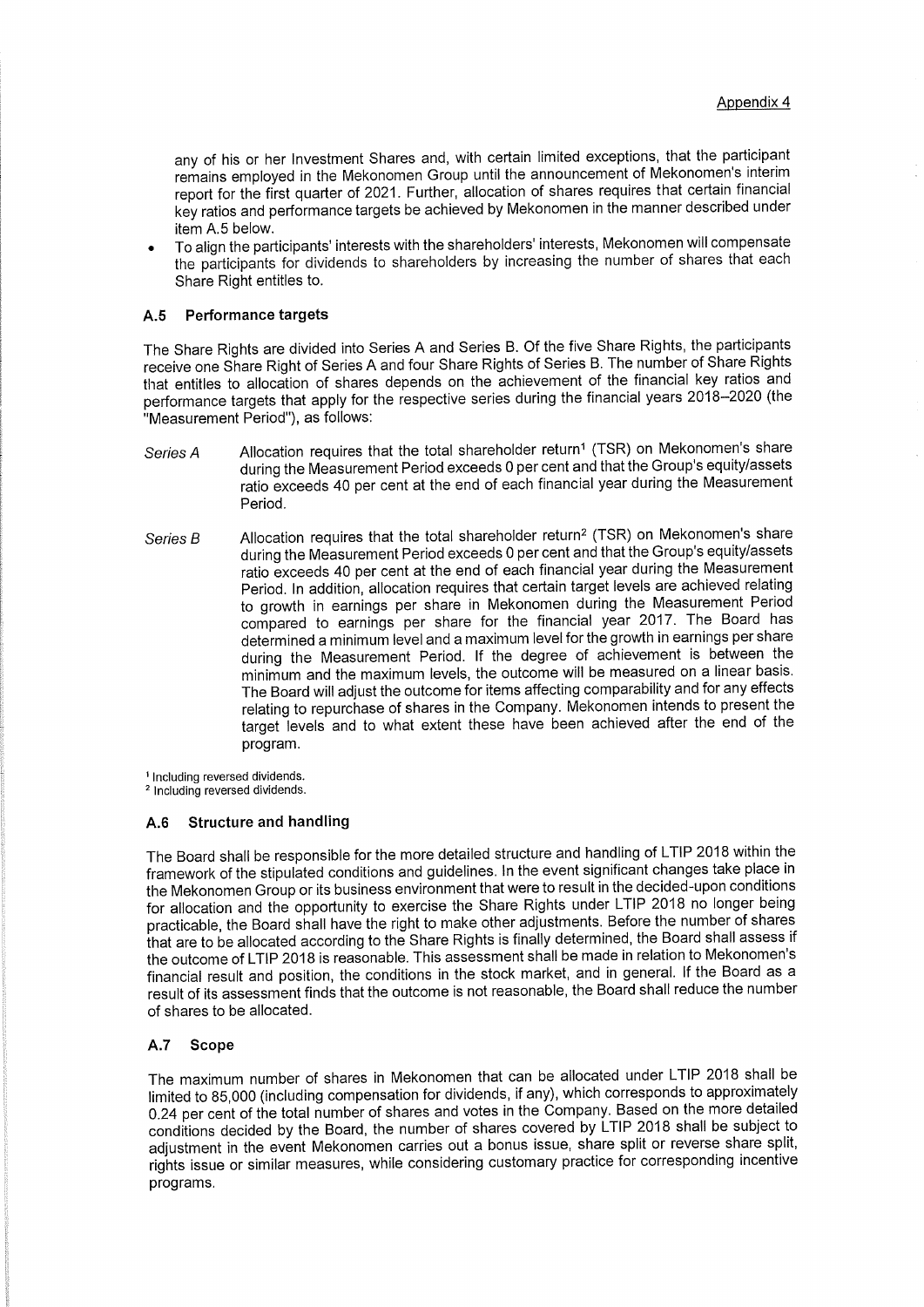#### $A.8$ **Hedge measures**

The Board has considered two alternative hedge measures for LTIP 2018; either a hedge arrangement (equity swap) with a bank to ensure delivery of shares under LTIP 2018, or a transfer of shares in Mekonomen to entitled participants in LTIP 2018. The Board is of the opinion that the latter alternative is the main alternative. The Board has therefore proposed that the Annual General Meeting resolves to authorize the Board to decide on purchases of own shares and transfers of treasury shares according to item (B) below. Should the Annual General Meeting not approve the Board's proposal according to item (B) below, the Board intends to enter into the above-mentioned hedge arrangement with a bank to ensure the Company's obligation to deliver shares in accordance with the program.

#### Scope and costs for the program A.9

The Share Rights cannot be pledged or transferred to others. However, an estimated value of each Share Right can be calculated. The Board has estimated the average value of each Share Right to SEK 100.40. The estimate is based on the closing price of the Mekonomen share on 16 March 2018 (SEK 143.00). The annual cost for LTIP 2018 is estimated to approximately MSEK 2.2 (including costs for social security contributions of approximately MSEK 1.0), based on the assumptions of an average achievement of the performance targets of 50 per cent, an annual employee turnover of 10 per cent, an annual increase in the share price by 10 per cent, and average social security contributions of 33 per cent. With an assumption of achievement of the performance targets of 100 per cent, the annual cost is instead expected to approximately MSEK 3.1 (including costs for social security contributions of approximately MSEK 1.3), which, on an annual basis, corresponds to approximately 0.2 per cent of Mekonomen's total personnel costs for the financial year 2017. The costs will be booked as personnel costs in the income statement over the vesting period in accordance with IFRS 2 Share-based Payment. Social security contributions will be expensed in the income statement in accordance with Swedish Financial Accounting Board Pronouncement UFR 7 during the vesting period. The size of these costs will be calculated based on Mekonomen's share price growth during the vesting period and the allocation of Share Rights.

### A.10 Effects on important key ratios

On a pro forma basis for 2017, an annual cost of MSEK 2.2 for LTIP 2018 corresponds to a negative effect of approximately 0.04 percentage points on Mekonomen's operating margin and a decrease in earnings per share by approximately SEK 0.04. However, the Board believes that the positive effects on Mekonomen's financial results that are expected to arise through an increase in the participants' shareholdings and the opportunity for additional allocation of shares under the program exceed the costs related to LTIP 2018.

### A.11 Drafting of the proposal

LTIP 2018 has been prepared by Mekonomen's Remuneration Committee and was drafted in consultation with external advisors.

# A.12 Other incentive programs in Mekonomen

There are no other share-based incentive programs in effect in Mekonomen. For a description of Mekonomen's other remuneration programs, please see the Company's website and annual report for 2017.

## A.13 The Board's proposal for decision

In reference to the description above, the Board proposes that the Annual General Meeting votes in favor of LTIP 2018.

### A.14 Majority requirement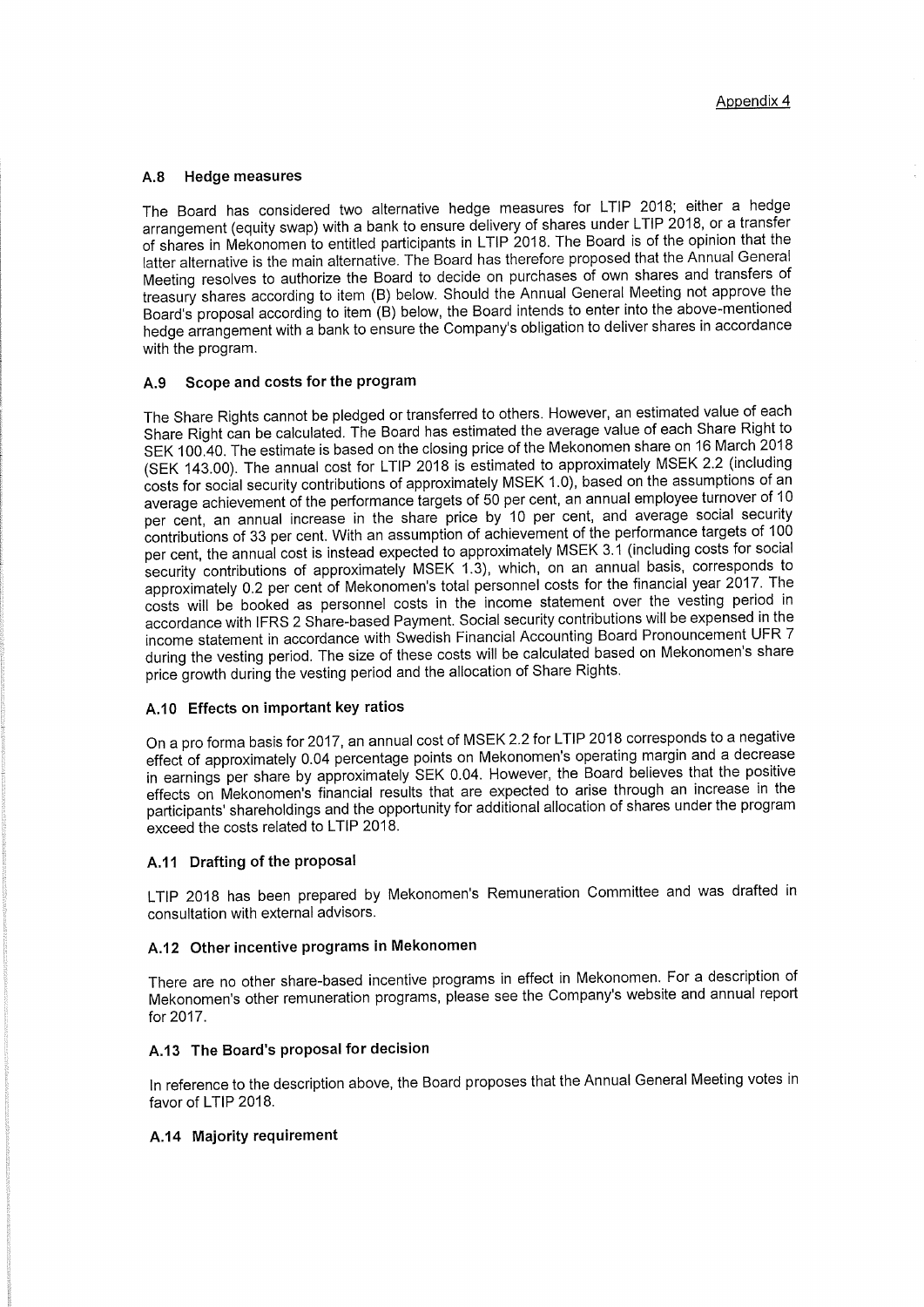The Board's proposal for decision to introduce LTIP 2018 requires that the decision is approved by shareholders representing more than half of the votes represented at the Annual General Meeting.

### Authorization for the Board of Directors to resolve on purchases of own shares and  $(B)$ resolution on transfers of treasury shares

The Board's proposal for a resolution to authorize the Board to resolve on purchases of own shares and proposal for resolution on transfers of treasury shares in accordance with the description below are conditional upon the Annual General Meeting first voting in favor of LTIP 2018 in accordance with item (A) above.

### **Purchases of own shares**  $B.1$

The Board proposes that the Annual General Meeting resolves to authorize the Board to, on one or more occasions during the period up until the next Annual General Meeting, resolve on purchases of own shares in accordance with the following:

- Purchases may be made of a maximum of 85,000 shares.
- Purchases of shares shall be made on Nasdag Stockholm and at a price per share that is within the registered price interval at any given time (the spread), i.e., the interval between the highest buying price and the lowest selling price and in observance of the rules that apply at any given time in Nasdag Stockholm's Rule Book for Issuers. However, for purchases that are made by a brokerage under assignment by the Company, the price of the shares may correspond to a volume-weighted average price during the period during which the shares were purchased, even if the volume-weighted average price on the day the shares were relinguished to the Company is outside of the price interval.
- Payment for the shares shall be made in cash.
- Purchases may be made for the purpose of securing the Company's obligations arising out of LTIP 2018 and any other share-based incentive programs that may exist pursuant to a resolution by a general meeting of shareholders.

#### Transfers of treasury shares to participants in LTIP 2018  $B.2$

The Board proposes that the Annual General Meeting resolves to transfer shares in the Company as follows:

- A maximum of 85,000 shares in Mekonomen may be transferred (or such higher number of shares that may follow from a recalculation resulting from a bonus issue, split, rights issue or similar measure).
- The shares may be transferred to participants in LTIP 2018 who, according to the terms for LTIP 2018, are entitled to receive shares.
- Transfers of shares shall be made at the point in time and in accordance with the other conditions that the participants in LTIP 2018 are entitled to be allocated shares.

The reason for the deviation from the shareholders' preferential rights is that the transfer of shares is part of the execution of LTIP 2018. Therefore, the Board is of the opinion that it is beneficial to the Company to transfer shares in accordance with the proposal.

#### Special majority requirement  $B.3$

In order for a resolution by the Annual General Meeting to be valid with respect to item (B), the resolution must be approved by shareholders with a minimum of nine-tenths of the votes and shares represented at the Annual General Meeting.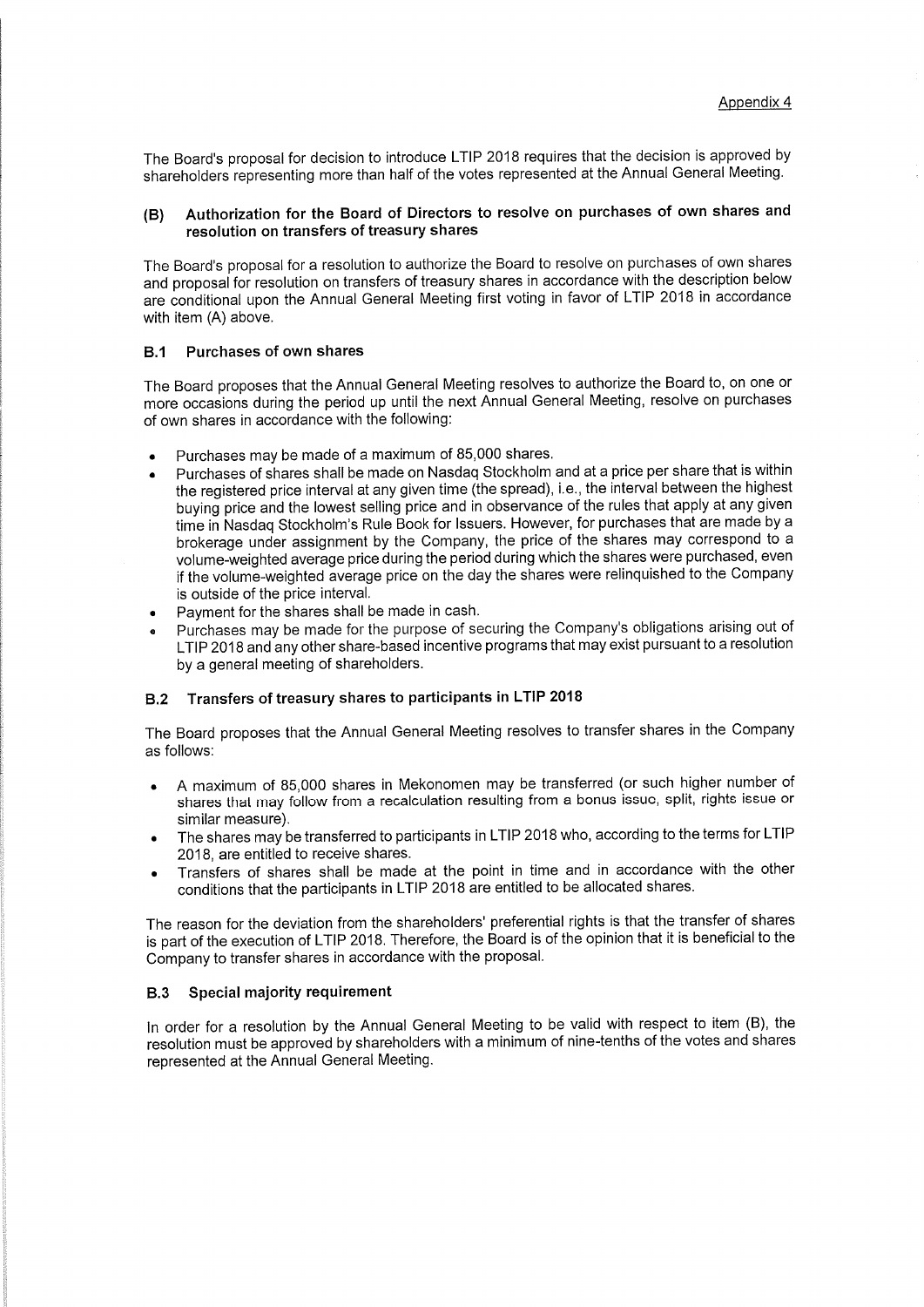### Employees' acquisition of shares in subsidiaries

The Board proposes the 2018 Annual General Meeting to adopt the following.

The Mekonomen Group contains wholly and partly owned Swedish and non-Swedish companies which operate Mekonomen stores throughout the Nordic region, so-called store companies. The partners in these store companies are, alongside companies in the Mekonomen Group, the store manager in the store company. The Mekonomen Group also contains wholly and partly owned Swedish and non-Swedish companies which operate Mekonomen workshops, so called workshop companies (in addition to the workshops which are part of the Mekonomen network as independent businesses). The partners in these partly owned workshop companies are, alongside the Mekonomen Group, the manager in the workshop company.

Mekonomen deems it important that the store managers and workshop managers employed by the Mekonomen Group have an interest in the long-term financial development of the said companies.

With the purpose of increasing the long-term commitment among the store managers and workshop managers also in the wholly owned companies and to increase their interest in the proceeds of the stores and workshops, the Board proposes that the Annual General Meeting decides that the employed store and workshop managers in the wholly owned companies shall be entitled to acquire shares in the relevant company through the purchase of existing shares, in order to make such managers partners in the store or workshop companies.

The thus acquired shares may amount to a maximum of nine (9) percent of the total shares in each company. The Mekonomen Group will thus hold shares corresponding to at least 91 percent.

The acquisitions shall be made at market value. Payment for such shares shall be made in cash. The acquisitions shall be completed prior to the 2019 Annual General Meeting.

As a result of the resolution adopted by the 2017 Annual General Meeting on the corresponding matter, three store managers and one work shop manager have become shareholders in their respective companies. The Board believes that store and work shop managers should be offered to acquire shares in the company in which they are employed during 2018/2019, in accordance with the principles which were adopted by the 2017 Annual General Meeting.

The Mekonomen Group currently contains 51 wholly owned store companies which operate 228 stores and 33 partly owned companies which operate 35 stores. The Mekonomen Group currently contains 25 wholly owned companies which operates 31 workshops and 12 partly owned companies which operate 14 workshops.